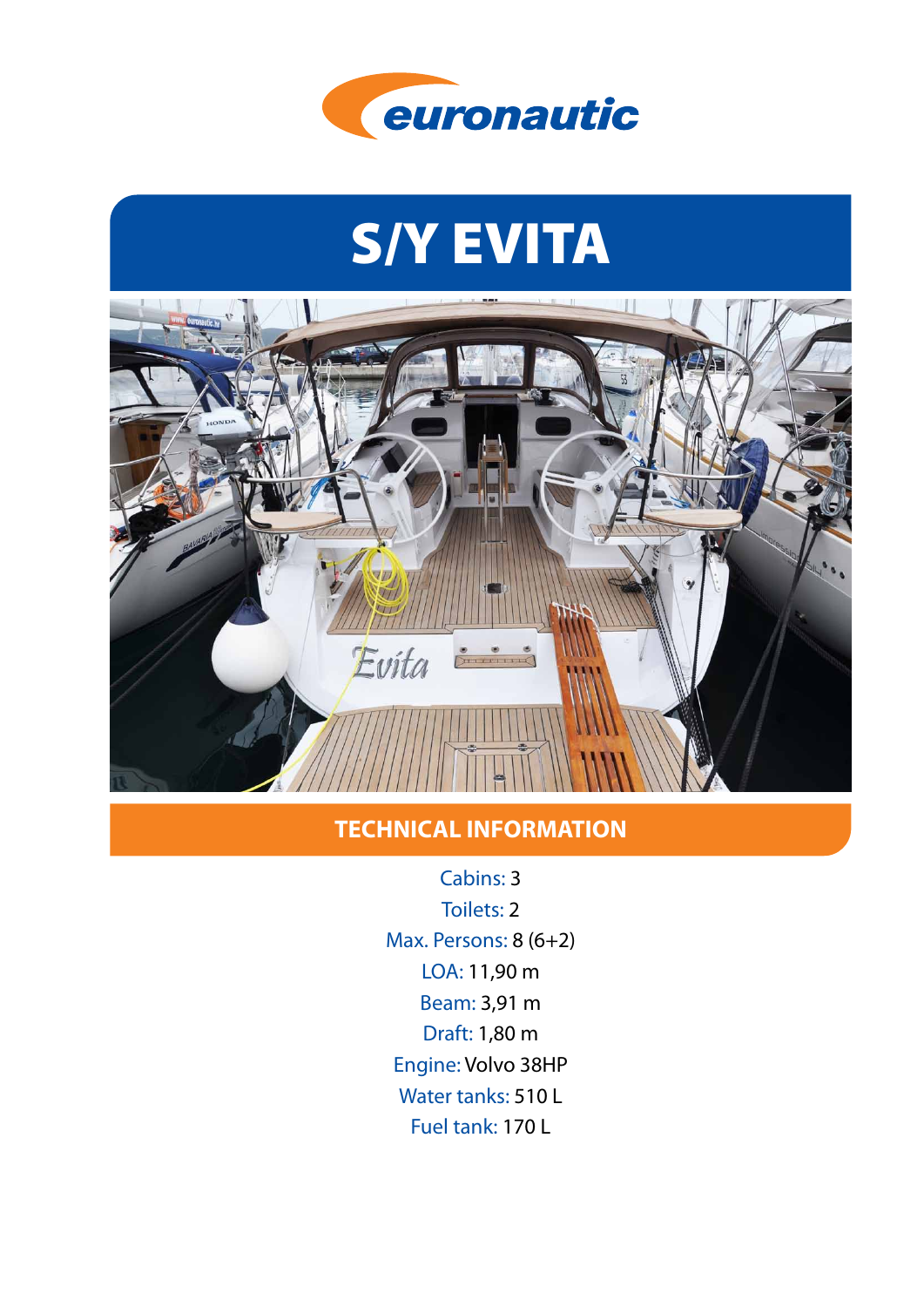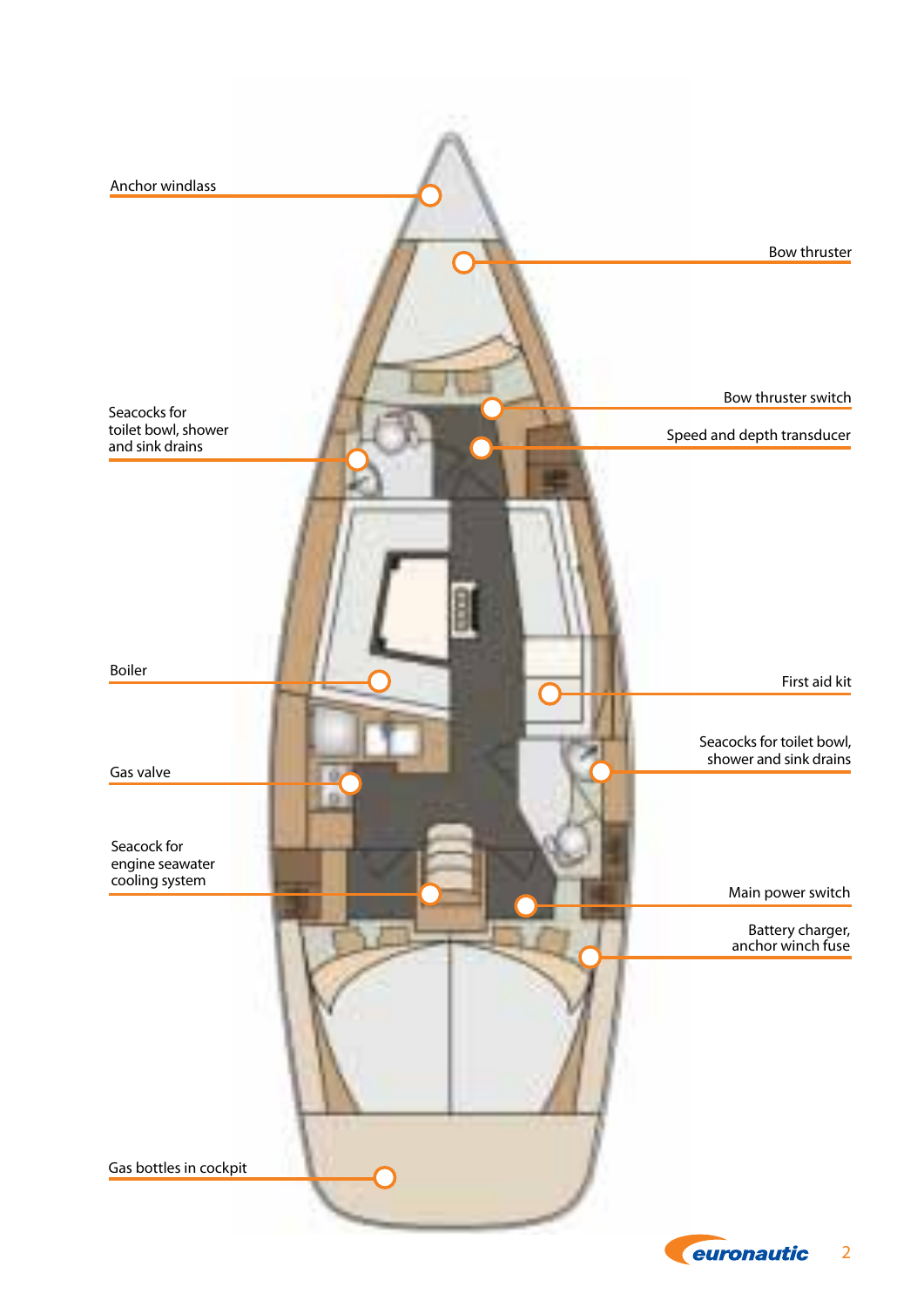## **CONTENT**

#### **1 ELECTRIC PANEL**

- 1.1 Control panel
- 1.2 Fuses and shore power indicator
- 1.3 Windlass fuse
- 1.4 Inverter / Main switch

#### **2 VALVES**

- 2.1 Gas valve in the galley
- 2.2 Gas valve in the cockpit

#### **3 SANITATION**

- 3.1 Toilet
- 3.2 Seacocks

#### **4 ENGINE AND ENGINE CONTROL PANEL**

- 4.1 Engine compartment
- 4.2 Engine control panel: engine start / stop, gear lever, fuel level indicator, hour meter
- 4.3 Bow thruster

#### **5 NAVIGATION INSTRUMENTS**

- 5.1 Exterior instruments
- 5.2 Chartplotter

#### **6 ANCHOR**

- 6.1 Anchor and chain compartment
- 6.2 Electric windlass

#### **7 DECK AND DINGHY**

- 7.1 Dinghy
- 7.2 Outboard engine

#### **8 BILGE**

8.1 Bilge pump

#### **9 SAFETY EQUIPMENT**

9.1 Lifejackets and liferaft

#### **10 TIPS**

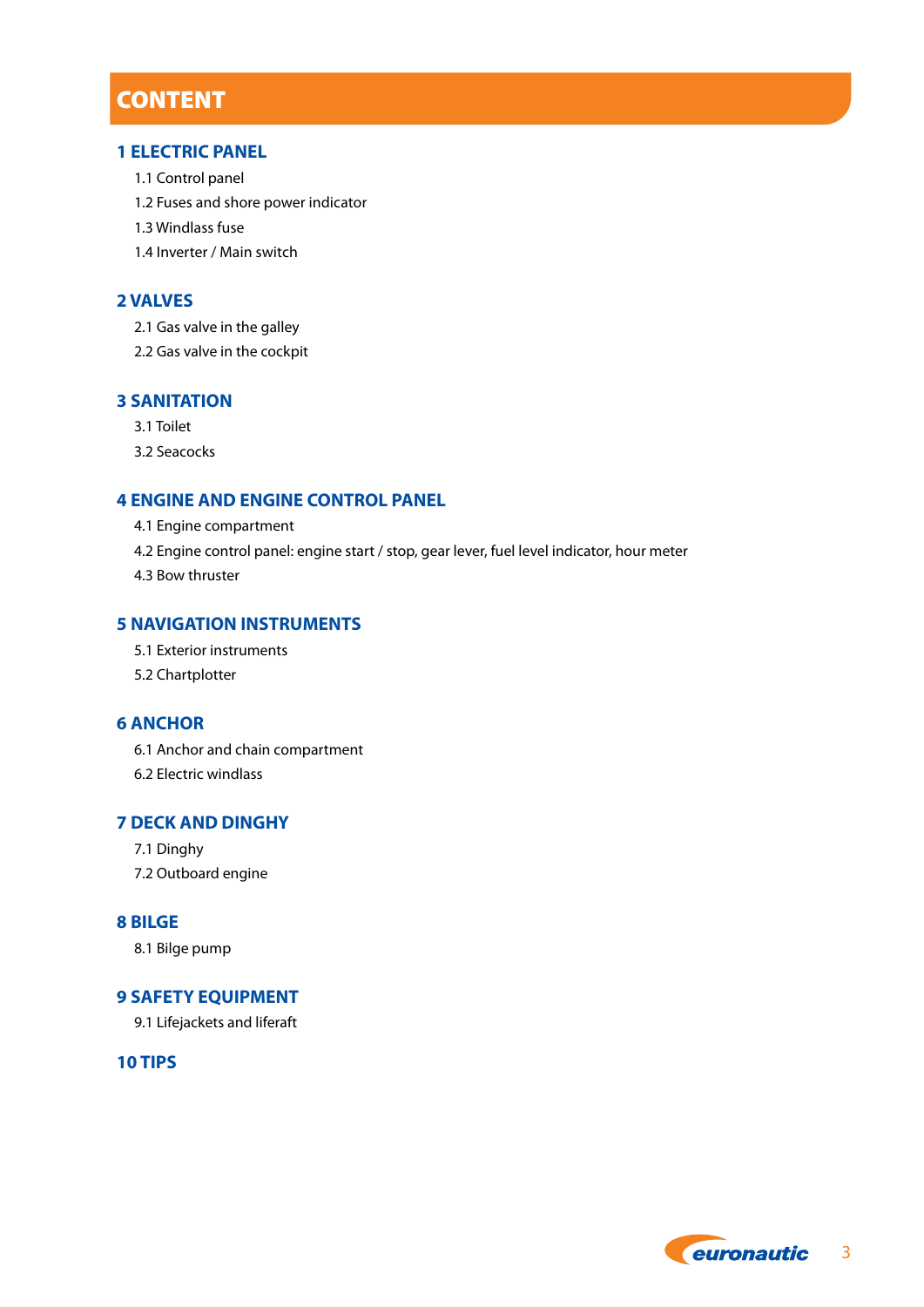## **1 ELECTRIC PANEL**



#### **1.1 Control panel**

Particular functions are marked next to every switch on the panel and explained by our skippers during the check-in.



#### **1.2 Fuses and shore power indicator**

LED's near every switch indicate whether the particular device is on or not

- Make sure to check the shore power connection by checking the 220V indicator (green light on the right panel). Please connect the shore power cable whenever you have the occasion.



#### **1.3 Windlass fuse**

The fuse is located behind the seat in the lounge.





#### **1.4 Inverter / main switch**

The main power switches are located under the bed in the starboard aft cabin, and switch for the bow thruster is in the front cabin under the bed.

By turning them counter-clockwise, all the electricity on board shuts down. This possibility is primarily used in an emergency situation, for example in case of a fire.

Inverter switch is located on the control panel. Please make sure that all devices connected to the inverter should be used only as long as necessary, for example until the mobile phone battery is charged, after which it should immediately be disconnected.

Keep in mind that the inverter consumes the electricity even if there is no device connected to it, so in order to preserve energy, please switch it off after every use.

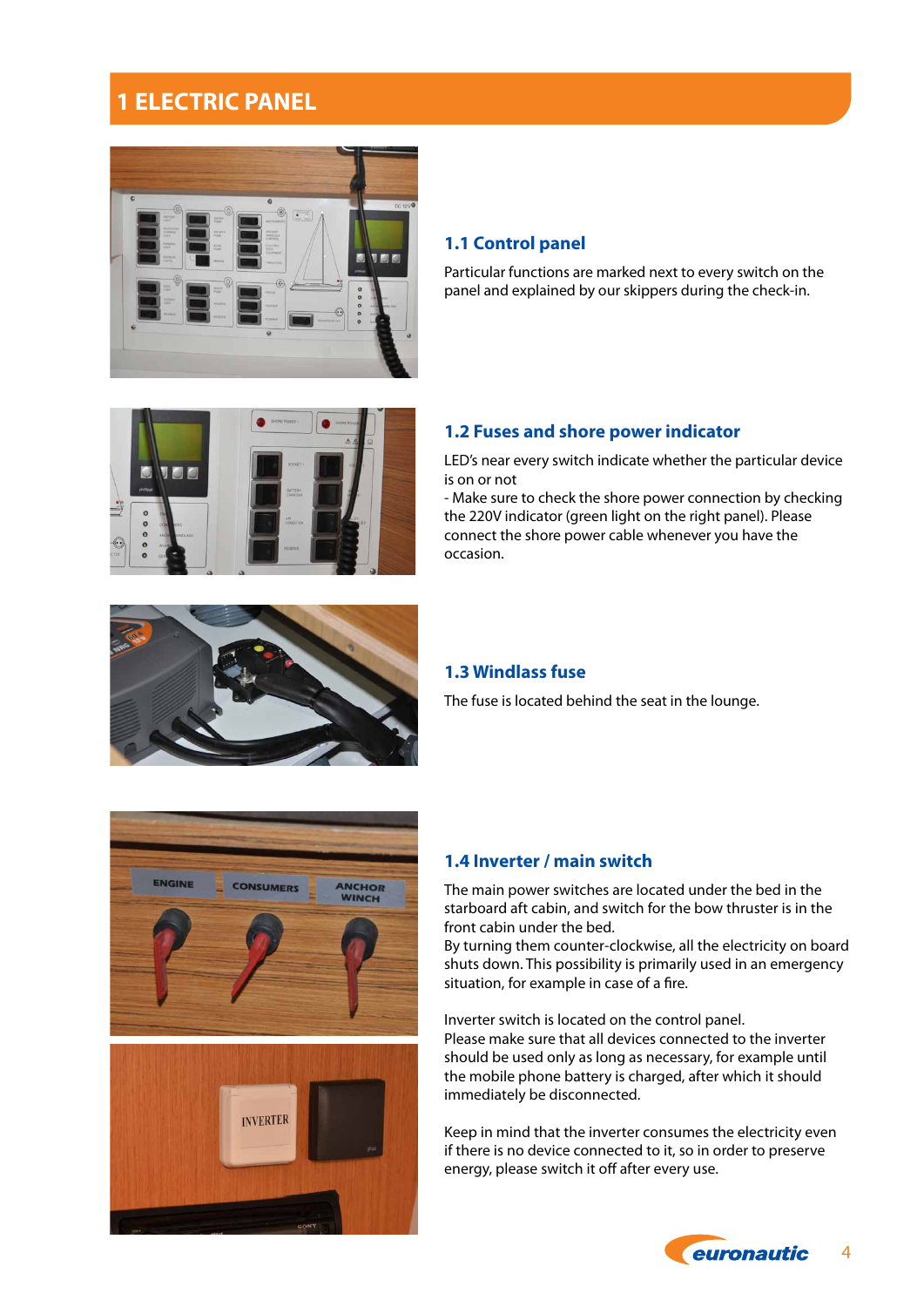## **2 VALVES**



#### **2.1 Gas valve in the galley**

It is located in the galley under the stove. The valve is open when the lever is in the vertical position and closed when it is in horizontal position.

Please close it when not in use.



#### **2.2 Gas valve in the cockpit**

Turn to open or close. When the stove is not in use, please close the valve.

When changing the bottle, lay it on the side, hold the valve and slowly turn the bottle until it is tight.

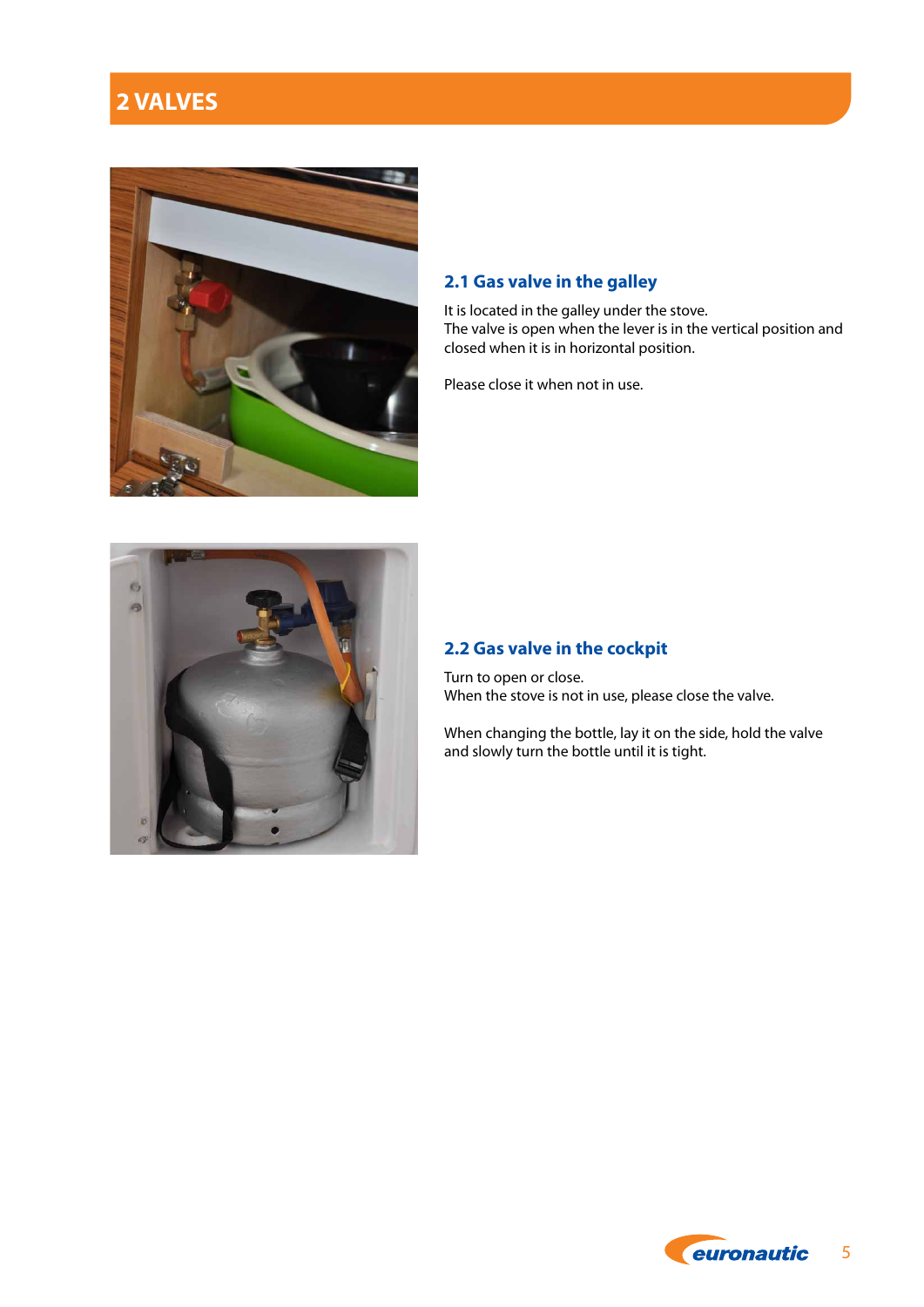## **3 SANITATION**



#### **3.1 Toilet**

Make sure both seacocks are open when using the toilet. After the use please close both of them.

#### CAUTION!!!

DO NOT throw paper tissues, napkins or other garbage in the toilet bowl because it may clog the drain pipes. To avoid unconfortable situation and extra expenses, please dispose the toilet paper and other garbage into a plastic bag.



#### **3.2 Seacocks**

There are 3 seacocks in toilet under the washbasin.

Please close them when not in use. If the toilet seacocks are closed, the pump will not work.

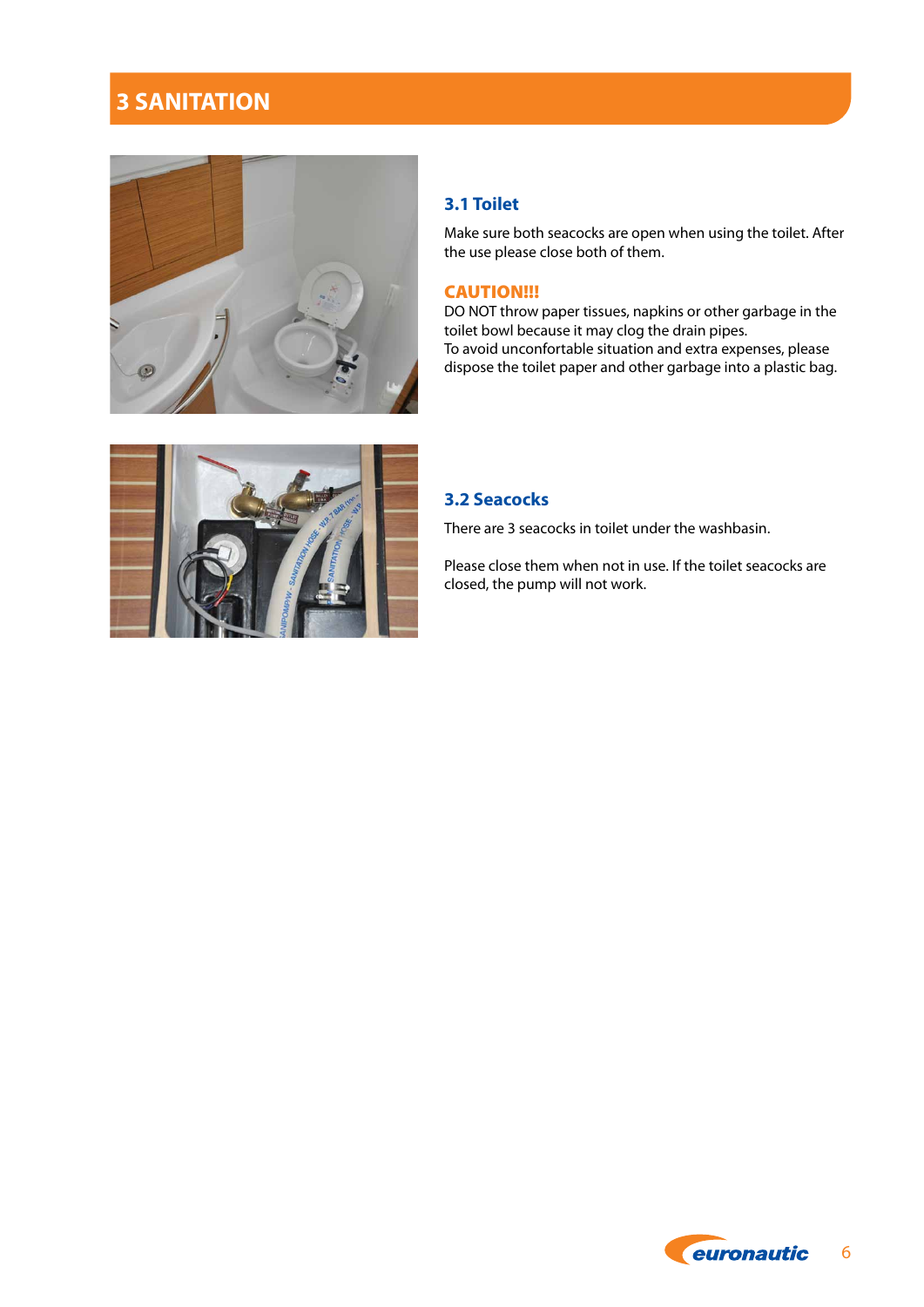## **4 ENGINE AND ENGINE CONTROL PANEL**



#### **4.1 Engine compartment**

All engines are regularly maintained by our mechanics. Nevertheless, to be sure it is working properly, check the oil and water levels regularly, as well as inspecting the engine visually.

The procedure of controlling the engine will be elaborated by our skippers during the check-in.

The boat is equipped with a spare impeller and a spare belt. Should any of these parts need to be changed, please leave that to our service team.



#### **4.2 Engine control panel: engine start / stop, gear lever, fuel level indicator, hour meter**

#### Starting the engine:

- 1. Before starting the engine, push the button on the gear lever and the gear lever a bit forward in order to increase RPMs without engaging the propeller.
- 2. Switch on the electric contact (button on the upper left side of the start panel)
- 3. Hold the start switch with light pressure (upper right on the start panel) for about 10 seconds (preheat)
- 4. Push the start button fully to start the engine

#### Stopping the engine:

- 1. Push the stop button (lower right on the start panel)
- 2. Switch off the electric contact

Please return the gear lever to the neutral position before shutting down the engine.

Cruising speed is at abput 2300 RPM. Faster than that puts great tension on the engine and the clutch and could result in damage.



#### **4.3 Bow thruster**

To engage the bow thruster, hold the ON button for a couple of seconds. Choose the direction by pushing either red or green button.

DO NOT use it for more than 10 seconds without stop.

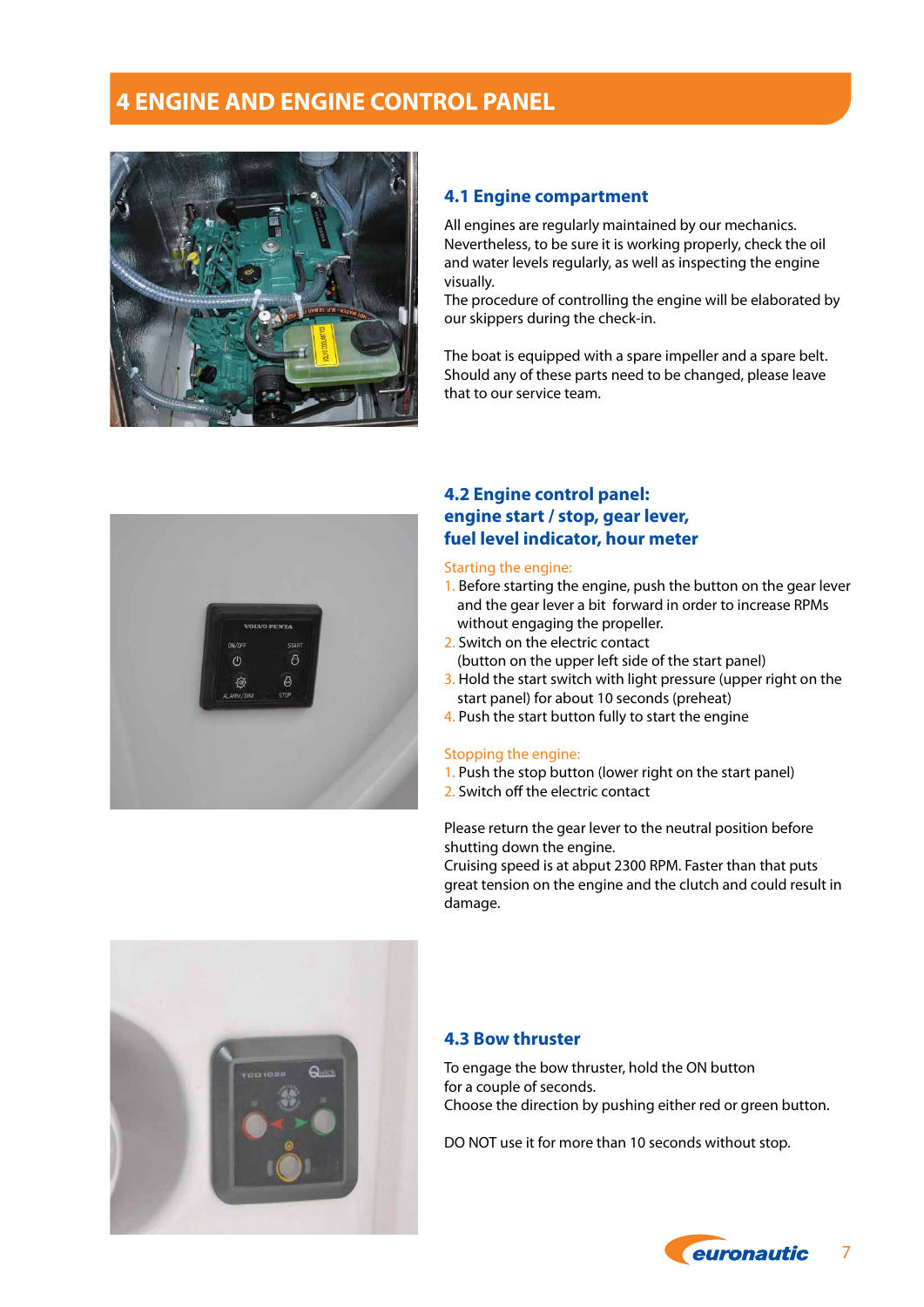## **5 NAVIGATION INSTRUMENTS**



#### **5.1 Exterior instruments**

During the check-in, our skippers will explain the basic functions of all instruments. For more in-depth information You can consult the user manual which is located in one of the cupboards by the navigation table.

#### **5.2 Chartplotter**

It is located in the cockpit, and the user manual is in the same folder with other manuals.

## **6 ANCHOR**



#### **6.1 Anchor and chain compartment 6.2 Electric windlass**

It is recommended to release the anchor manually, because sometimes during the anchoring maneuver the winch might be too slow considering the speed of the moving boat.

During the maneuver please attach the compartment hatch to the fence using the provided rope with a hook. Please make sure the anchor doesn't hit the bow during anchoring procedure.

When the anchor is not in use, attach it to the bollard as a safety measure.

#### CAUTION!!!

**Just before you start lifting the anchor, engage the forward gear for 2-3 seconds (with minimum thrust, just to get a slight push forward in the direction of the anchor). That way you will prevent the windlass to pull the whole boat, which can seriously damage it.** 

**To avoid injury, wear gloves and shoes while operating the windlass.**

**The chain is marked every 10m with a red mark.**

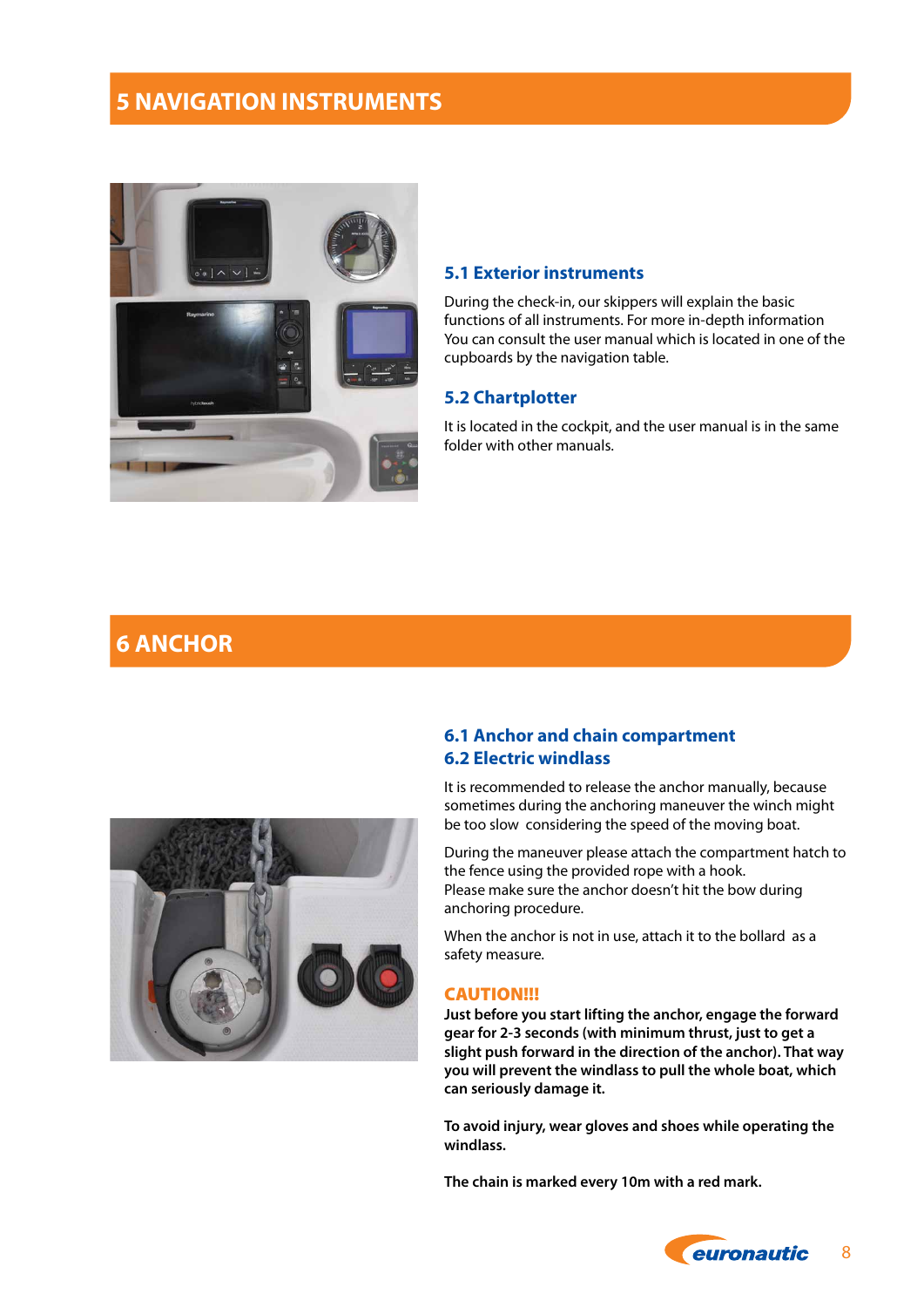## **7 DECK AND DINGHY**



#### **7.1 Dinghy 7.2 Outboard engine**

To avoid damage of the impeller, please always start the outboard engine in water.

When the dinghy is not in use, please return it to its position on the deck; if you tow it behind the boat, there is a chance of losing it along the way, and that case is not covered by any insurance.

Also **DO NOT** tow the dinghy while the outboard engine is still mounted on it.

After each use please return the outboard engine to its place onboard.

## **8 BILGE**



#### **8.1 Bilge pump**

Automatic bilge pump is located under the floorings in the saloon.

If there is water in the bilge, the floating switch starts the pump.

## **9 SAFETY EQUIPMENT**



#### **9.1 Lifejackets**

All lifejackets will be in the sallon during the check-in ready for your inspection, so please during the check-out leave them in the same place so we can check them.